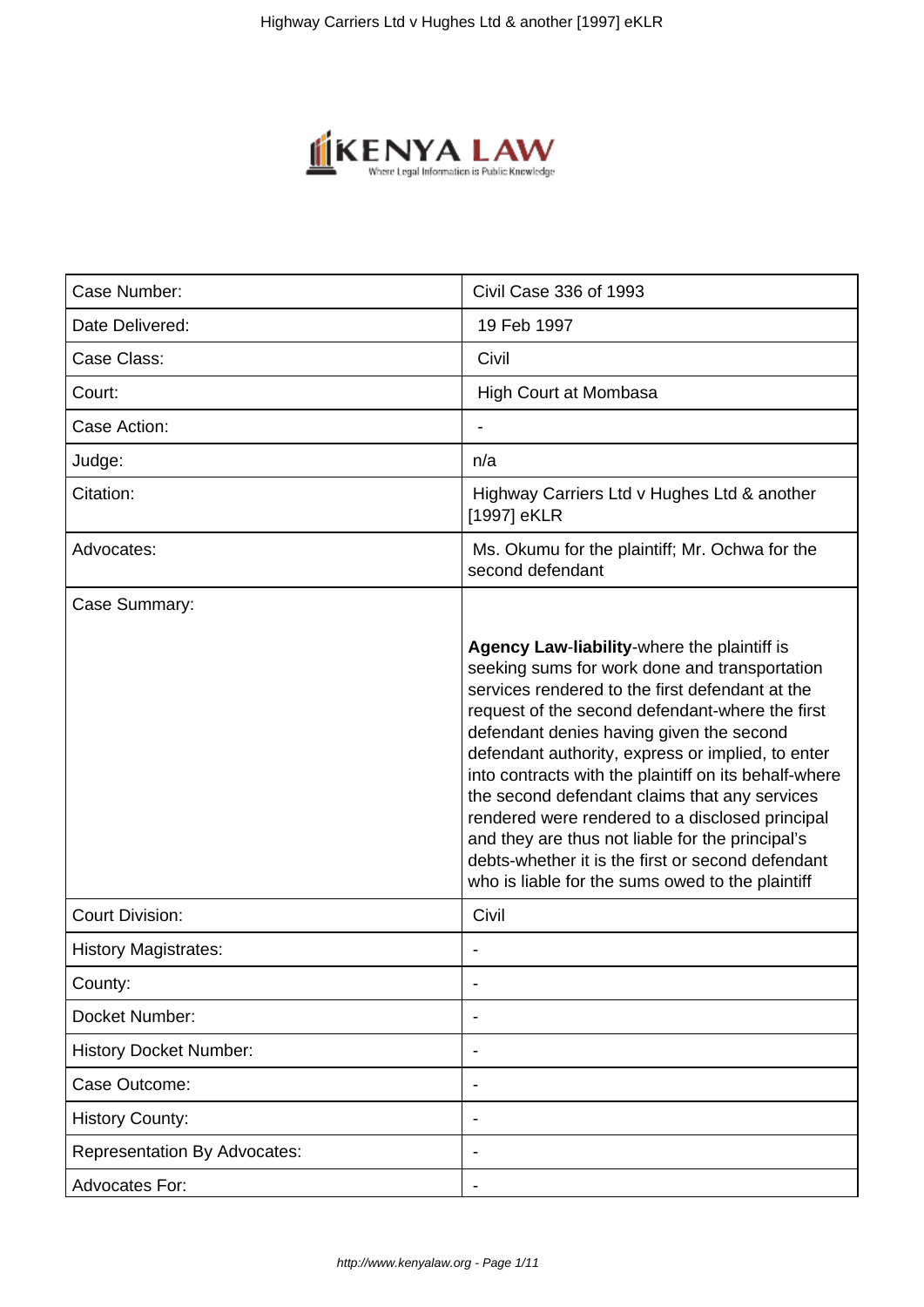| Advocates Against:                 | -      |
|------------------------------------|--------|
| Sum Awarded:                       |        |
| ____<br>.<br>.<br>$\sim$<br>$\sim$ | .<br>. |

 The information contained in the above segment is not part of the judicial opinion delivered by the Court. The metadata has been prepared by Kenya Law as a guide in understanding the subject of the judicial opinion. Kenya Law makes no warranties as to the comprehensiveness or accuracy of the information.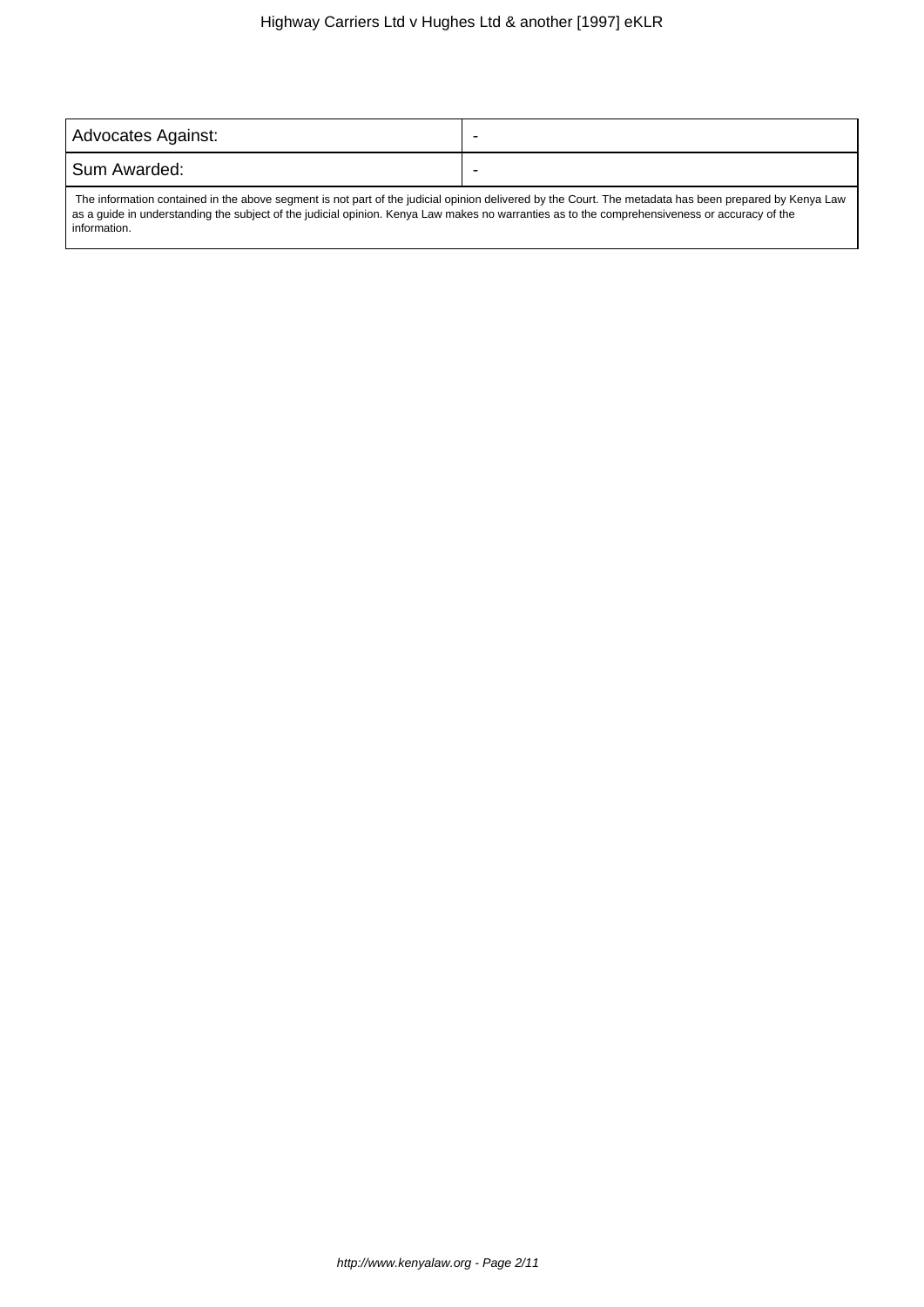### **REPUBLIC OF KENYA**

# **IN THE HIGH COURT OF KENYA**

# **AT MOMBASA**

# **Civil Case 336 of 1993**

**HIGHWAY CARRIERS LIMITED……….........................……………………………PLAINTIFF**

# **-VERSUS-**

**INTERNET EXPRESS CARGO LIMITED…………………………....2ND DEFENDANT**

### **JUDGMENT**

Highway Carriers Limited (Highway) the plaintiffs are engaged in the business of transportation of goods within and outside Kenya. They came to court by way of a plaint dated 14.6.1993 claiming a liquidated sum of Shs. 895,000 from two defendants-Hughes Limited (Hughes) and Internet Express Cargo Limited (Internet).

The plaint is in simple form and the facts constituting the cause of action appear on the face of it, to be unhappily worded. It lays the claim in the alternative and seeks no joint liability against both defendants. Highway seeks judgment either against Hughes or alternatively against Internet. Highway submitted through their counsel Ms. Okumu that such pleading was proper because the plaintiff was in genuine doubt as to who was liable to pay the sum due. In such event Order 1 rule 3 and 7 of the Civil Procedure Rules apply as they state:

3. All persons may be joined as defendants against when any right to relief in respect of or arising out of the same act or transaction or serves of acts or transactions is alleged to exist; whether jointly severally or in the alternative, where if separate suits were brought against such persons any common question of law or fact would arise.

7. Where the plaintiff is in doubt as to the persons from whom he is entitled to obtain redress he may join two or more defendants in order that the question as to which of the defendants is liable and to what extent may be determined as between all parties.

Although objection to the form of pleading was threatened by the defendants, no issue was made of it nor was it raised as a point of law. I accept that the pleading accords with the Civil Procedure Rules.

The cause of action thus remains:

Sum due for work done and transportation services rendered to Hughes at the request of Internet in 1992.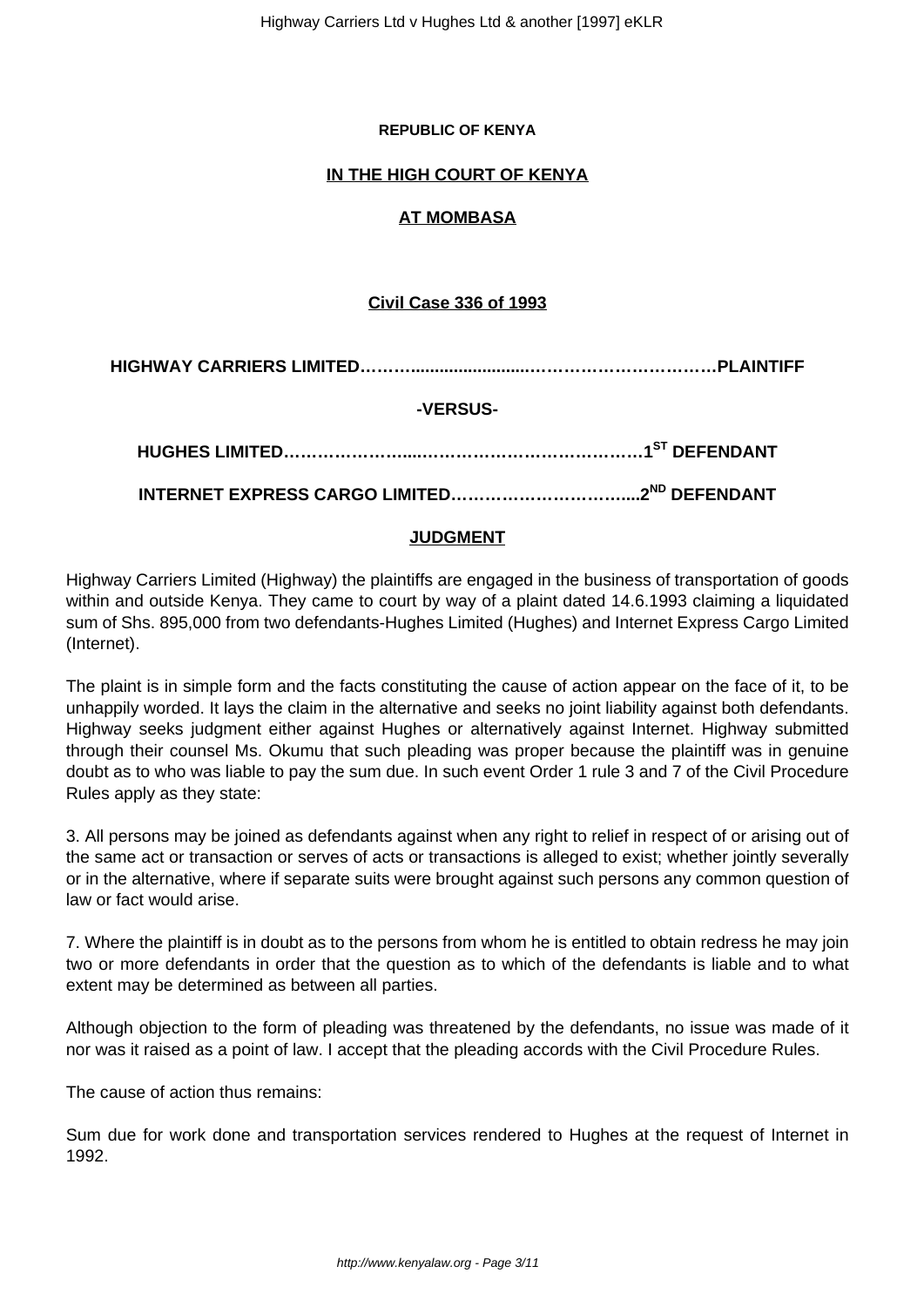Either Hughes or Internet was liable for payment of such sum.

In their defence filed through M/s Ngatia & Associates on 21.7.93. Hughes vehemently denied any privity of contract with Highway and averred that it was a stranger to the allegations made in the plaint. It admitted having requested a cargo company to carry out some specified activities which it over paid for in 1992. It was aware of some inconsistent claims having been made against it by Highway but these were denied and it was clarified to Highway that there was no authority, express or implied, for Internet to enter into any sub-contracts with Highway. The suit was therefore frivolous, an abuse of process, misconceived and bad in law. The jurisdiction of the court was also denied.

On their part, Internet through their advocates M/s Hamilton, Harrison & Mathews in a defence admitted by the court after setting aside an earlier ex-parte judgment, on 8.9.93 denied any indebtedness in the sum of shs. 895,000 or any sum at all. In the same breath they averred that if any services were rendered, which they also denied, then these were rendered to a disclosed principal and therefore they were not liable for the principal's debts.

All the parties' Advocates signed a consent letter dated 3.8.94 filed in court on 12.10.94 dispensing with summons for direction and agreeing on a set of issues. They agreed on the hearing to take place in Mombasa High Court for a period of two days and gave liberty to either party to apply. This consent was made by an order of the court on 22.3.96. There was no application made before the hearing by either party and the hearing proceeded before me on 18.9.96 for one day, with each party tendering evidence through one witness.

The issues filed on 12.10.94 were signed by counsel for Highway and counsel for Hughes. But as stated above the consent letter filed with those issues was also signed by counsel for the Internet. It follows therefore that the only issues agreed on by all the parties and submitted to me for determination are these:

- 1. Does the plaintiff have a cause of action against the  $1<sup>st</sup>$  defendant"
- 2. Did the 1<sup>st</sup> defendant request the plaintiff to render the services alleged in the plaint"
- 3. Is there any privity of contract between the plaintiff and the  $1<sup>st</sup>$  defendant"

4. Did the plaintiff do any work and render services to the  $1<sup>st</sup>$  defendant at the request of the  $2<sup>nd</sup>$ defendant during the year 1992"

5. Does the 1<sup>st</sup> defendant have any contractual relationship with the 2<sup>nd</sup> defendant. Further is the 1<sup>st</sup> defendant wrongly joined in the suit"

6. Does the court have jurisdiction to hear and determine this case"

7. Is the sum of shs. 1, 786,487 paid by the 1<sup>st</sup> defendant to the  $2^{nd}$  defendant an overpayment for services rendered"

8. Are the 1<sup>st</sup> and 2<sup>nd</sup> defendants jointly and severally indebted to the plaintiff in the sum claimed Kshs. 895,000 or at all"

9. Is the plaintiff's claim as pleaded inconsistent with the plaintiff's demand prior to commencement of this suit"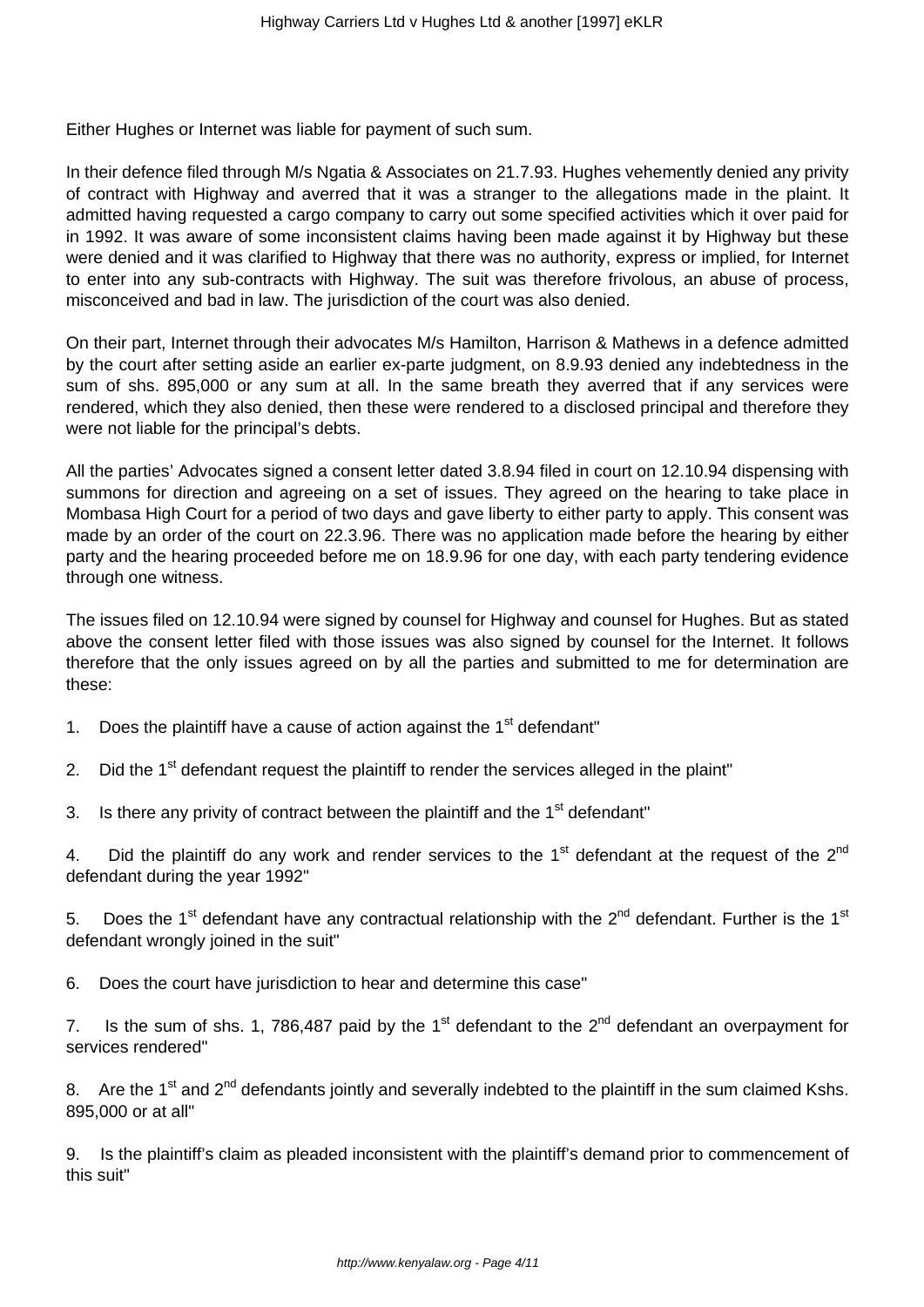10. Is the 2<sup>nd</sup> defendant authorized by the 1<sup>st</sup> defendant to enter into contracts on behalf of the 1<sup>st</sup> defendant"

11. Who would pay costs and interest"

I was disappointed to note in the written submissions filed by counsel for Highway , Ms.Okumu and counsel for Internet Mr. Ochwa, that they did not address these specific issues that they agreed on. They instead dwelt on matters of disclosed and undisclosed principals and Agency law when no such issue was framed for determination. It is clear from the provisions of Order 20 rule 4 and 5 that the court can only make a decision on issues submitted to it. They state:

4. Judgment in defended suits shall contain a concise statement of the case, the points for determination the decision thereon and the reasons for such decision.

5.In suits in which issues have been framed the court shall state its finding or decision with the reasons therefore upon each separate issue.

Underlining supplied.

It has indeed been held by the Court of Appeal in Kukal Properties Development Ltd. –vs-Tafazzal Maloo & 3 Others (CA 155/92) (Gachuhi/Kwach/Muli JJA that " the failure to consider all the issues separately or omitting some rendered the judgment defective, Per Kwach J.A.

Once issues were framed the Judge was obliged to decide each and every one of them and in failing to do so he committed a serious breach of procedure.

I shall therefore proceed to examine, as counsel for Hughes did in his written submissions, each of the above framed issues seriatim.

On the first issue the cause of action as stated above was elaborated in the oral evidence of the plaintiff. This came through Shabir Hassanali, an Assistant Accountant in that company since 1988, who was familiar with the transaction which took place in 1992.

It was the evidence of this witness that Highway dealt with Internet for the first time in June 1992 when Internet approached them for the transportation of some goods from Mombasa to Narok. The request was made on telephone and in a letter faxed to them on 18.6.92. That letter is the basis of Higway's claim because its contents were accepted in writing by Highway on the same day and a contract was precipitated or constituted. It is important to set out the contents of the two letters where were produced as Exh.1 and Exh.2.

Exh.1.

June 18, 1992

Highway Carriers Limited

P.o Box 81339

MOMBASA.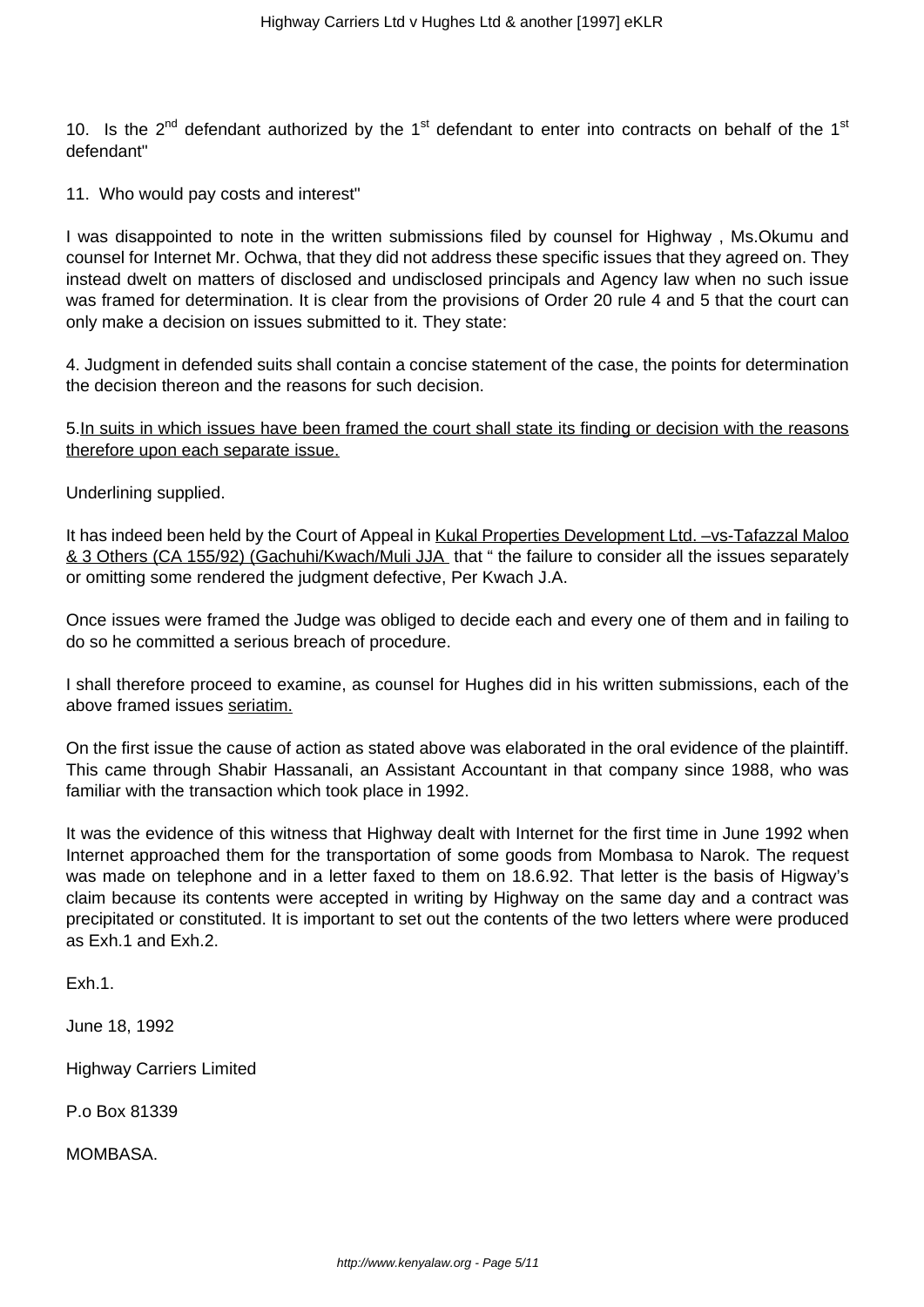KENYA.

(Att: Mr. Amin Khalfan.)

Fax 011-432018

Dear Sir,

We wish to reserve eight (8) low loaders and eight (8) semi trailers for loading eight combine-Harvesters and eight 40 foot containers. This shipment is to be transported from Mombasa to the Narok area, at the following rates:

Low loaders: Mombasa-Narok area-Kshs. 110,000 per trip.

Semi trailers: Momabas-Narok-Kshs. 50,000 per trip.

Part of this shipment required in the Narok area by June 23<sup>rd</sup> 1992 therefore we would require at least six low loaders and four semi trailers by 2 p.m. on Friday June 19<sup>th</sup> 1992 in order to commence loading. Internet will make the necessary arrangements at its own costs to ensure that the port facility is open should loading be necessary on Saturday June 20<sup>th</sup> 1992.

30% down payment will be made to you on loading and the balance upon presentation of proof of delivery.

Please confirm the availability of the six low loaders and four semi trailers for the specified date. It is our understand (sic) that whatever remaining units, two (2) combine harvesters and four (4) 40' containers will be loaded from Port not later than Monday June 22, 1992.

Yours faithfully,

Internet Express Cargo Ltd.

**Signed** 

Fred Arungah

Manager

General Sales.

The letter was from Internet Express Cargo Limited and not form "Internet Express Cargo" or any other person as submitted by Mr. Ochwa in his written submissions. Clearly a belated attempt to attack the description of the  $2^{nd}$  defendant, which is a non-issue.

Exh.2. Date 18<sup>th</sup> June 1992

From Highway Carriers Limited

Mr. A. Khalfan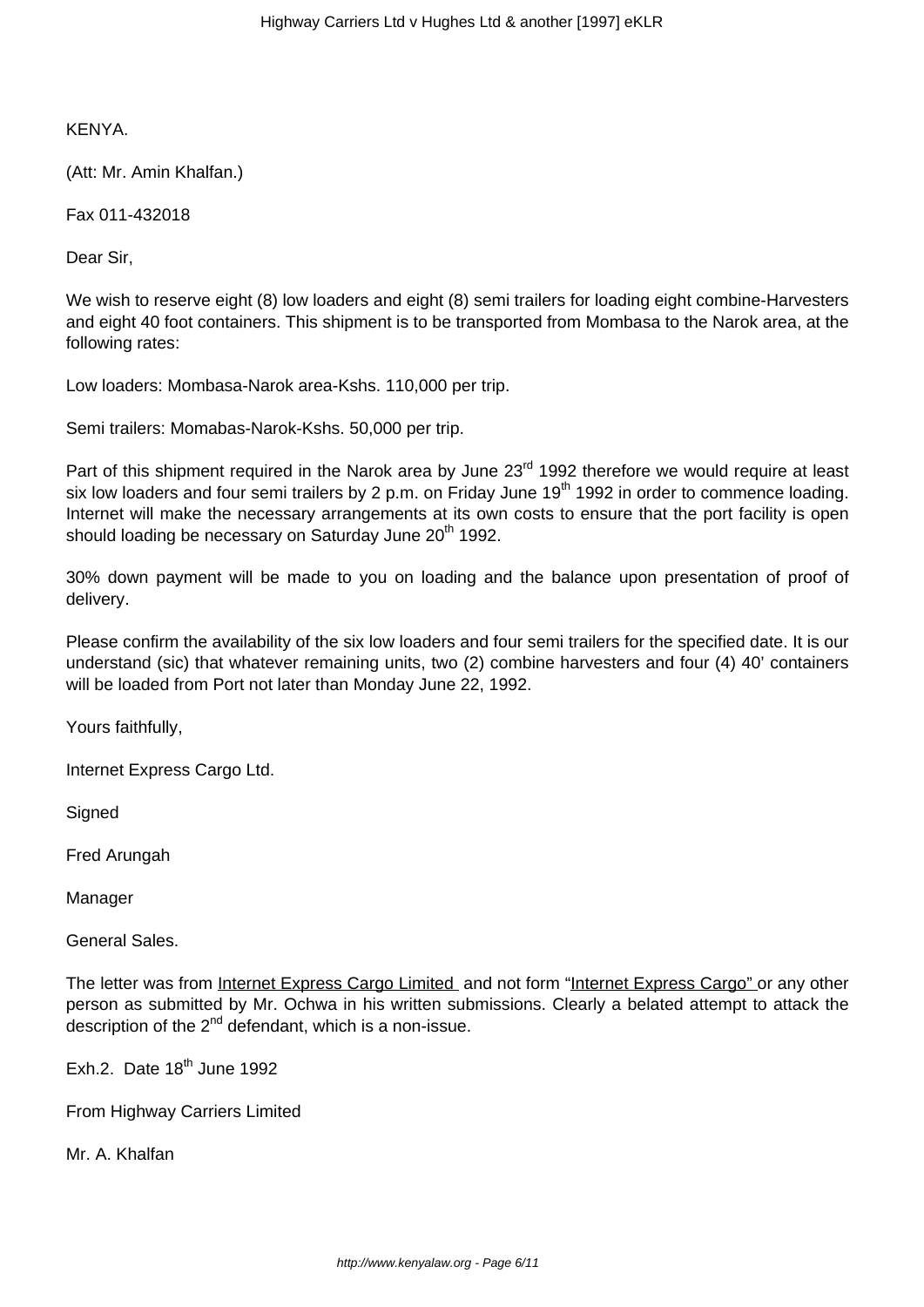# To: Internet Express Cargo

Attn: Mr. Fred Arungah

# RE: 8 LOW LOADERS & 8 SEMI-TRAILERS

We refer to our various telecomm resting with your Fax dated 18<sup>th</sup> June 1992. We will endeavour to meet your requirements as per your above quoted fax.

We would wish you to confirm to us the following:-

- (a) 50% payment on loading balance on presentation of signed delivery notes
- (b) Goods in Transit insurance will be obtained by you at your cost
- (c) The name of the vessel

Regards,

### **A. Khalfan.**

**The witness was emphatic that at the time of exchanging telephone calls or the two letters there was no disclosure that Internet was acting for anyone else other than themselves. The letters themselves were not copied to anyone else. It was a direct communication between Highway and Internet. It is Internet which made the initial deposit of Shs. 385,000- Exh. 3- directly to Highway pursuant to their agreement.**

**It is common ground and it was proved, that Highway delivered the goods as stated in the contract between 22nd June 1992 and 2nd July 1992. They forwarded to Internet 16 delivery notes as proof of delivery of the items and they attached thereto 16 invoices for the total sum of Shs. 1, 280,000. All this time upto 2.7.92, Highway had no knowledge of Hughes and Internet did not introduce them into the contract. Payment of the balance of the transport charges was not forthcoming from Internet. Oral requests and faxes for payment were ignored until Highway made enquiries from Internet on the owners of the goods and were informed that they belonged to Hughes. Highway then wrote to Hughes directly on 14.9.92 (Exh.6) demanding payment. Hughes did not respond to that demand since they were not aware of any liability owed to Highway. It was instead Internet who responded on 15.9.92 in Exh. 7 and said in part:**

**Please note that we are now taking every measure possible to ensure that we recover what is owed to us by Hughes (K) Ltd. and feel that an independent attempt by yourselves to recover what is owed to you separately will greatly undermine our clients chances of recovering the almost shs. 1, 600,000 owed to us jointly.**

**It was not until another demand notice was served on Hughes by Highway's advocates on 24.3.93 (Exh.9) demanding shs. 895,000 and threatening court action, that Hughes responded on 8.3.93 (Exh.01) in Part:**

**Please also note that we are not aware of any direct or indirect outstanding or pending contracts between our company, Highway Carriers Ltd. and/or Internet Express Cargo Ltd. as alleged in your letter.**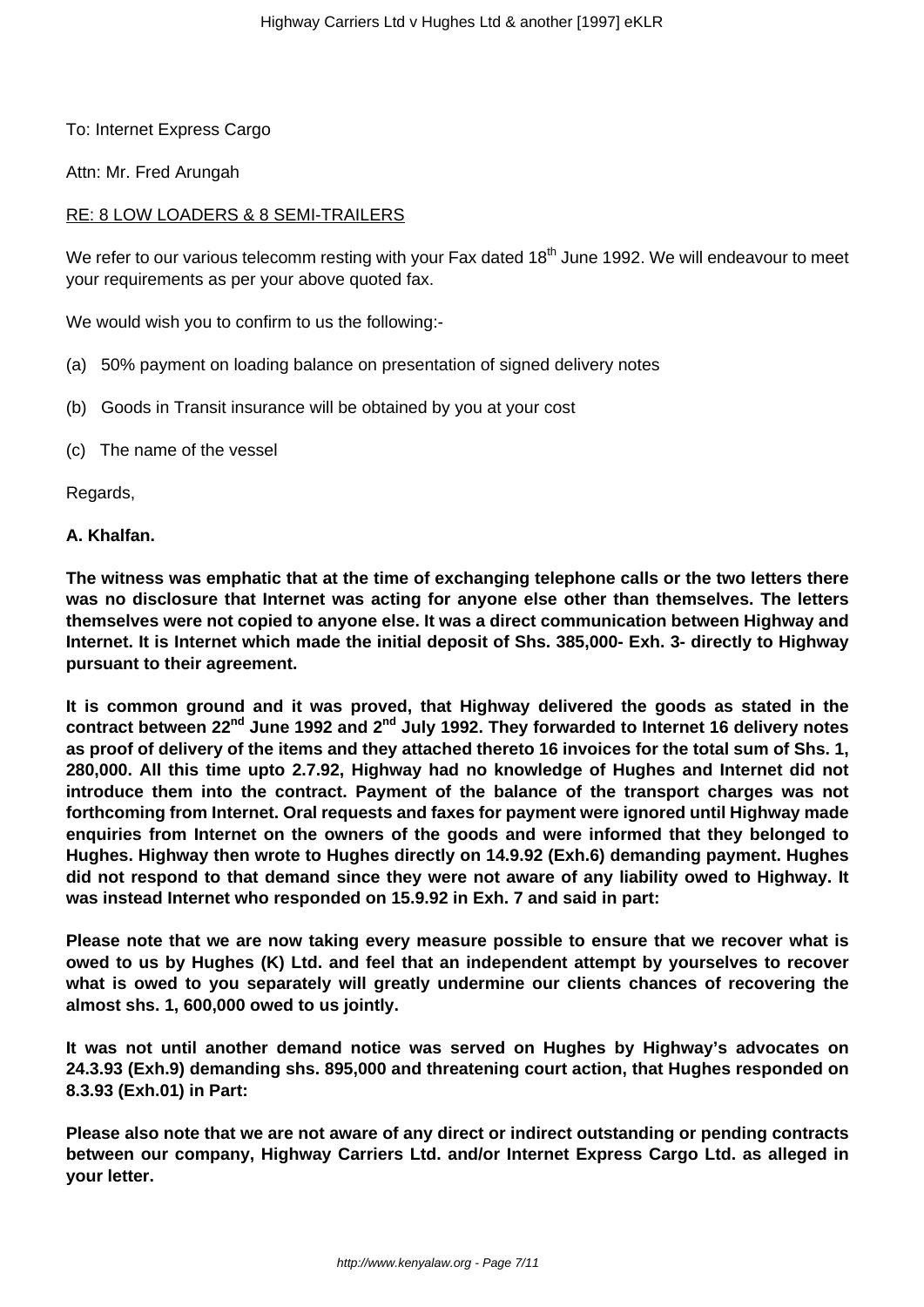**Therefore should you proceed with your threat to sue us on the basis of a non-existent contract, the suit will be strongly defended at your client's costs.**

**Despite this Highway filed this suit against Hughes on 15.6.93.**

**On cross examination by counsel for Hughes, Highway's witness stated:**

**From the time I received the 1st request upto 2.7.92 I had not been requested by Hughes Ltd. to transport anything. Throughout all the period that I did not know anything about Hughes Ltd. I sued them after failing to receive money from the 2nd defendant. I never wrote to Hughes until September 1992. I cannot say we gave an undertaking to Hughes since we did not know them.**

**On this admission and from the evidence in documents cited above, it becomes difficult to see how Highway can found a cause of action against Hughes. I would therefore answer the first issue in the negative.**

**The second issue has partly been answered in the first issue. The communication between Highway and Internet was not copied to Hughes. It is admitted in oral evidence on oath by Highway's witness that there was no request made by Hughes for any services to be performed for them by Highway. The witness may be cited further verbatim:**

**I have not entered into any contract with Hughes upto September 1992. I have never received any verbal requests from anyone in Hughes Ltd. to transport combine harvesters. Hughes never told me either orally or in writing that they will pay us.** 

**During the transportation period Internet never told me they were an Agent of Hughes Ltd. and Hughes Ltd. never told me they had any Agent called Internet. After delivery Hughes Ltd, never told me in writing or orally that Internet was their agent….**

**We sued Hughes because Internet told us they had not received any payment from Hughes, not because Hughes told us to do anything for us.**

**Internet's witness Osborne Arunga on this aspect of the matter admitted that the request for services were made by his company and they did not indicate anywhere that they were anyone's agents. The letter did not even tell Highway that they will be paid by Hughes upon delivery. After delivery they did not tell Highway they will be paid by Hughes. They paid shs. 385,000 as deposit to Highway without mentioning that they had received 50% of all transport charges from Hughes.**

**On all accounts, the answer to the 2nd issue must be No. The 1st defendant did not request the plaintiff to render services as alleged in the plaint.**

**Arising from my findings on issues 1 and 2, the answer to issues No. 3, 5, and 8 must be in the negative for reasons earlier stated in those issues. I accept the evidence of the witness for Hughes Antony Mzee, that they imported some combine harvesters in 1995 and upon being advised about their shipping they approached Internet and contracted with them for clearance, transportation and delivery to Narok. Clearance involved payment of duties and taxes due to the government and then transportation of the goods to customers in Narok. The agreement was entered into in Nairobi where the offices of Hughes were.**

**After delivery Internet submitted invoices to Hughes and a sum of shs. 1,786,487 was paid out to**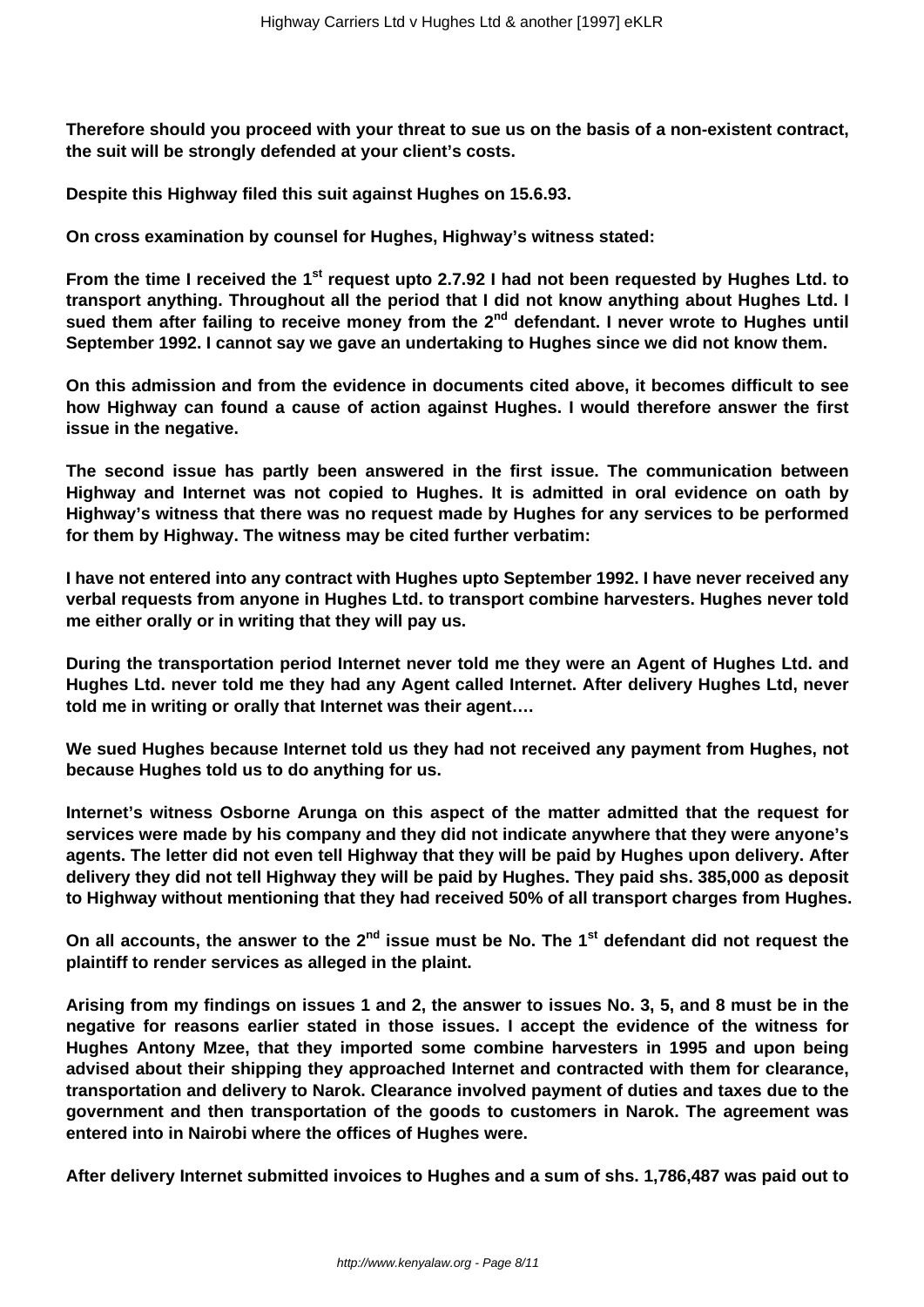**Internet. Some disagreement on the invoices arose but that is the subject matter of another suit. As far as they are concerned Hughes discharged their liability upon agreement with Internet. No authority was sought by Internet from Hughes to sub contract the tasks given to them. It was their duty to clear, transport and deliver as instructed and this was a complete contract in itself. The invoices submitted by internet for transport charges alone amounted to shs. 2, 160,000 to Highway under their contract. It makes no commercial sense for Hughes to pay the higher amount if it was their intention to have different persons carry out the tasks, instead of going directly to the transporters and paying them the lower sum. I find on the evidence that there was a complete and separate contract between Internet and Hughes. Internet entered into these contracts consciously and independently. Hughes, as already stated had nothing to do with the contract between Internet and Highway and I accept their evidence that they came to know about the interests of Highway when Highway wrote to them in September 1992. The 1st defendant is neither jointly nor severally indebted to the plaintiff and ought not to have been joined in this suit.**

**That brings us back to issue No. 4 which seeks a determination of whether the plaintiff rendered any services to the 1st defendant at the request of the 2nd defendant in 1992.**

**There is no dispute that the plaintiff, Highway rendered services at the request of the 2nd defendant, Internet, but as I have found above, the request did not specify that the services were to be rendered for Hughes or that Hughes would be liable for the charges. I have accepted the evidence of Hughes, in the absence of other evidence to the contrary, that there were no instructions given to Internet that the request for services be made on their behalf. A vain attempt was made and considerable time taken by the witness for Internet and their counsel to import the principles of agency. As there was admittedly an express disclosure to Highway of Hughes as the principal, the witness for Internet tried to imply such disclosure from Internet's nature of business "Clearing and Forwarding Agents" and by introducing import documents handed over to them by Hughes showing Hughes as the importer of the goods and also the consignee in some of the delivery documents. Asked however whether the mere description of Internet as clearing agents would automatically constitute them as agents of Hughes in this transaction, the witness answered no, and rightly so. He also conceded that the import documents alone cannot constitute automatic agency relationship. Asked again whether he informed Hughes thtat he was going to sub contract the tasks entrusted to Internet, the witness assumed a stone walling demeanour by stating on repetition of the same question three times, that "they knew." He then said "yes" he informed them but produced no further evidence to show the manner of conveying such information. This was of course denied by Hughes who also denied the allegation made by the same witness that they undertook to pay the transportation charges to Internet. Given a choice of accepting the two oral versions of the evidence, I would prefer the evidence of Antony Mzee to that of Osborne Arunga. I noted their demeanour in the witness box. Mr. Arunga struck me as an opportunistic businessman who would not shy from introducing a lie if it can be confused for the truth and work in his favour. Apart from hesitating to give direct answers to questions posed, he made attempts to withhold evidential material and at one point consulted his counsel to find out whether he should produce them. These were documents relating to payments made to Internet by Hughes. He denied having in his possession some invoices only to end up being shown copies of those invoices by counsel for Hughes and to admit readily that they contained correct information. It was clear to me that the witness withheld production of invoices because they do not show anywhere that he had indicated to Hughes about sub contracting to Internet. And why would Hughes know this any way when Internet was reaping huge profits from such subcontract" That is the amazing part about the witness' claim that Hughes knew about the subcontract at lower rates and still accepted to pay**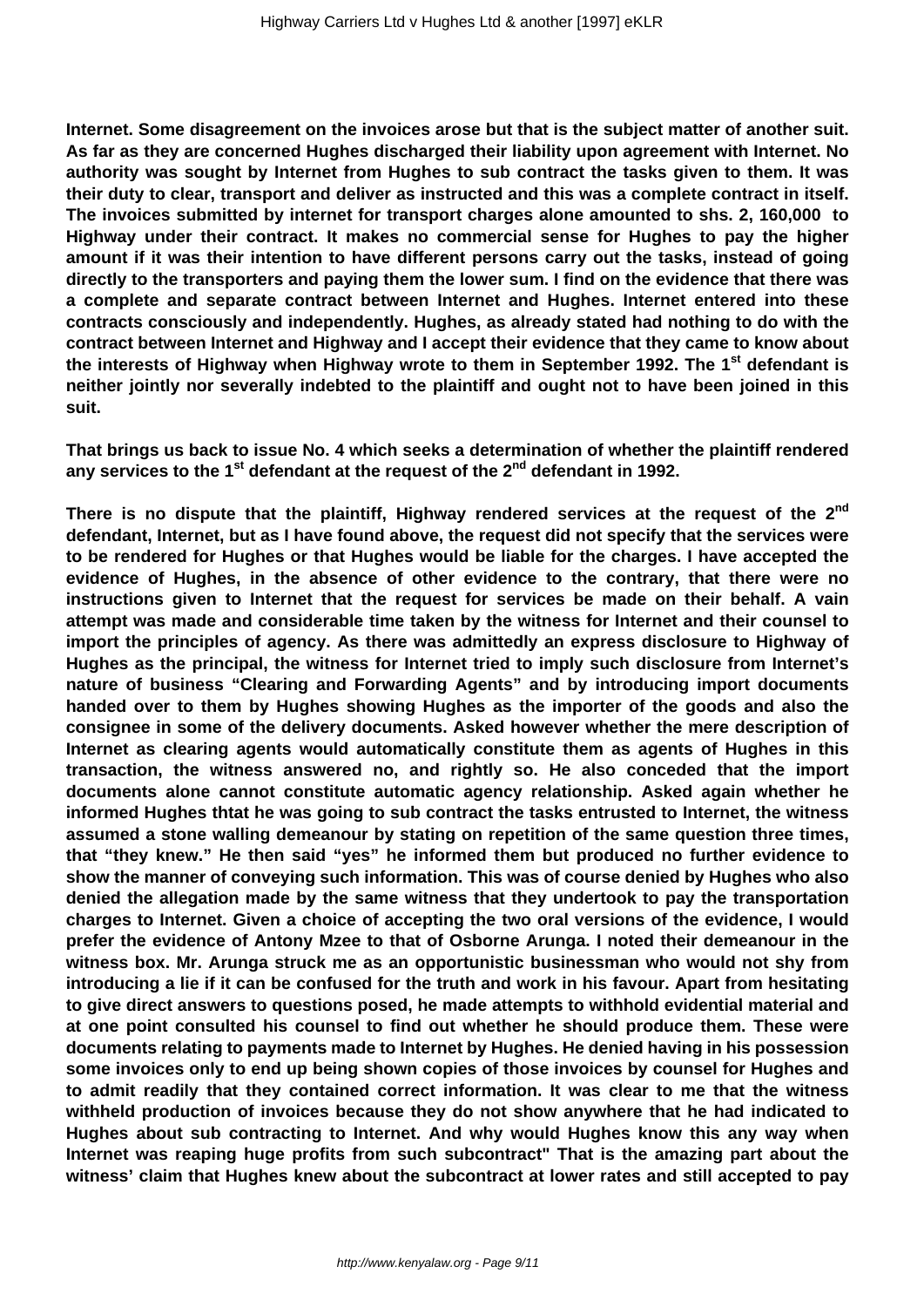**Internet at their own higher rates cited in invoices! In all probability the sub contracting or agency if any, was kept away from Hughes and from Highway by Internet. If there was any need of establishing a disclosed principal/agency relationship surely an express and acceptable disclosure ought to have been made by Internet. I am not called upon to answer such issue as none is framed, but if it was, I think the Authority cited by Mr. Ochwa Irvine & Co. –vs-Watson & Sons would be against him. Thus:** 

**The fact that the contract is made with an agent and credit is given to the agent does not preclude the creditor from having recourse to the principal provided that the agent disclosed the fact that he had a principal at the time when the contract was made.**

**The underlined proviso, in my finding is non-existent in this case. As between Highway and Internet, Internet contracted as a principal. In answer to the issue posed therefore, services were rendered at the request of the 2nd defendant but it was not disclosed that the services were being rendered for the 1st defendant.**

**Does the court have jurisdiction to determine the case as posed in issue No. 6"** 

**It obviously has as admitted by the same counsel who raised the issue. His quarrel was based on the submission that the two defendants reside and carry on business in Nairobi although the plaintiff resides and works for gain in Mombasa. In Mr. Ngatia's view the suit should have been filed in Nairobi which is the geographical location of the defendants. As it is the defendants were forced to travel at high cost to Mombasa to defend the suit. This has nothing to do with the jurisdiction of this court which as I say is unlimited and is not doubted. It has to do with the place of suing as provided for under section 15 of the Civil Procedure Act. It is a matter that should have been thrashed out at the stage of summons for directions but as shown above, instead of any objections being raised on the "place of suing" all the parties agreed that the case shall be heard in Mombasa for two days. I cannot go beyond such consent as no fraud or misrepresentation is alleged. At all events the cause of action in this suit arose in Mombasa and I cannot find any valid grounds for objection on the place of suing. The issue was misconceived.**

**The 7th issue as conceded by the 1st defendant's counsel is also misplaced. There is evidence tendered by the 1st defendant's witness and admitted by the 2nd defendant's witness that there is another case HCCC 4457/93 between the same parties and on the same subject matter which is still pending determination in Nairobi. In the circumstance I do not see how I can make a determination of that issue without affecting the outcome of that other case. I strike out the issue as misconceived.** 

**The matter of inconsistency of the plaintiff's claim was raised in the defence of the 1st defendant, Highway. As I have held that Hughes is wrongly sued in this matter, the issue becomes superfluous. It may however be observed in passing that there was an admission by Highway's witness that a demand made to Hughes in the letter dated 15.9.92 for shs. 1,015,000 was erroneous. He blamed his advocate for the mathematical error. It is however proved by Highway that they delivered the goods they contracted to deliver and submitted invoices at the agreed rates to Internet. The total charges amounted to shs. 1,280,000. They proved that they have only been paid shs. 385,000. The arithmetic of it leaves a balance of shs.895,000. This they have not been paid and it is not denied in evidence by Internet that they have not. This non-denial is of course inconsistent with the defence of Internet which admitted of nothing. I accept the claim of the plaintiff at shs. 895,000 as pleaded in the plaint and further accept that the demand for a higher figure previous to the filing of the suit was an innocent error of counsel.**